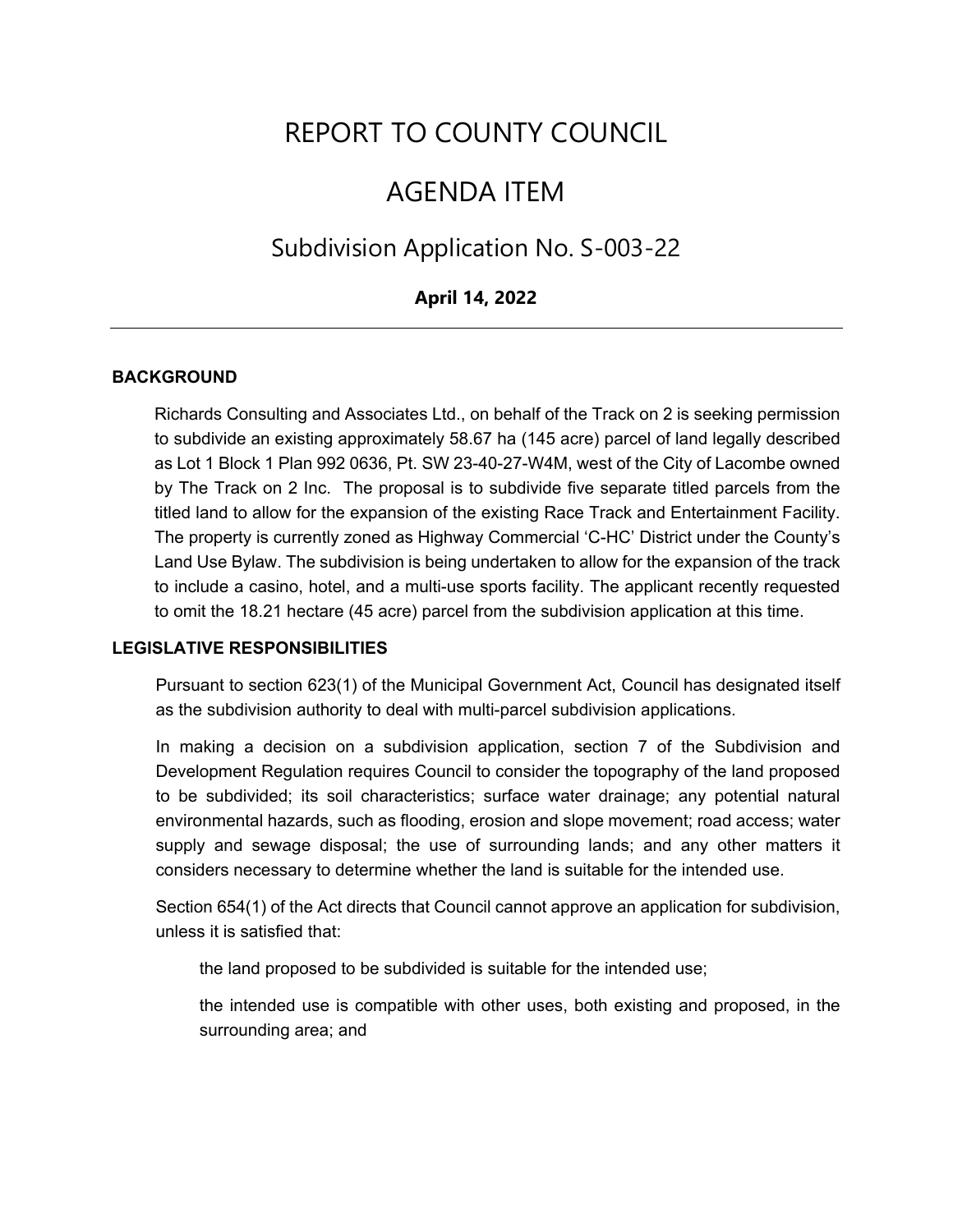the proposed subdivision conforms to the Municipal Development Plan and any other statutory plan affecting the land, the uses that may be considered for the land in the Land Use Bylaw, and complies with the Act and the associated regulations.

Council is required by section 8 of the Subdivision and Development Regulation to give reasons for its decision, including an indication of how it has considered any submissions made by neighbouring landowners as well as the matters listed in section 7 of the Regulation.

#### **POLICY CONSIDERATIONS**

The subject property falls within the Lacombe Intermunicipal Development Plan (IDP) and the Highway 2A Urban Corridor Area Structure Plan (ASP).

The proposed development is within the Joint Economic Area (JEA) of the IDP. The plan states that the City and County shall continue to work together to encourage commercial and industrial development within the Joint Economic Area. It also stipulates when water and wastewater services are required.

The ASP mentions the Track on 2 site and it's excellent exposure and access to the Queen Elizabeth II Highway. The plan identifies this area for further commercial opportunities, including expanded tourist attractions and encourages comprehensively designed, multiuse recreational facilities to be developed.

There are no minimum lot size in the C-HC District, lot sizes are at the discretion of the County.

#### **CIRCULATION RESPONSES**

The City of Lacombe, Atco Pipelines, FORTIS Alberta Inc., EQUS, Telus, and Alberta Health Services indicated that they had no concerns with the proposed development.

Alberta Transportation had no concerns with the proposed subdivision; however, they did include some additional comments regarding future upgrades to the road network in the future. These included a possible roundabout at Highway 12 and RR 27-1, and relocation of the RR 27-1 and RR 27-2 intersection. These items are meant to be topics of discussion in the future as the lands within the Highway 2A Urban Corridor ASP develop.

The County's Operations Department have no concerns with the subdivision application. They have reviewed the stormwater release rates and the proposal is in accordance with the *Whelp Brook/Wolf Creek Master Drainage Plan*. They also note that the subdivision is to utilize the existing approach for the lift station for all newly created lots. Intersectional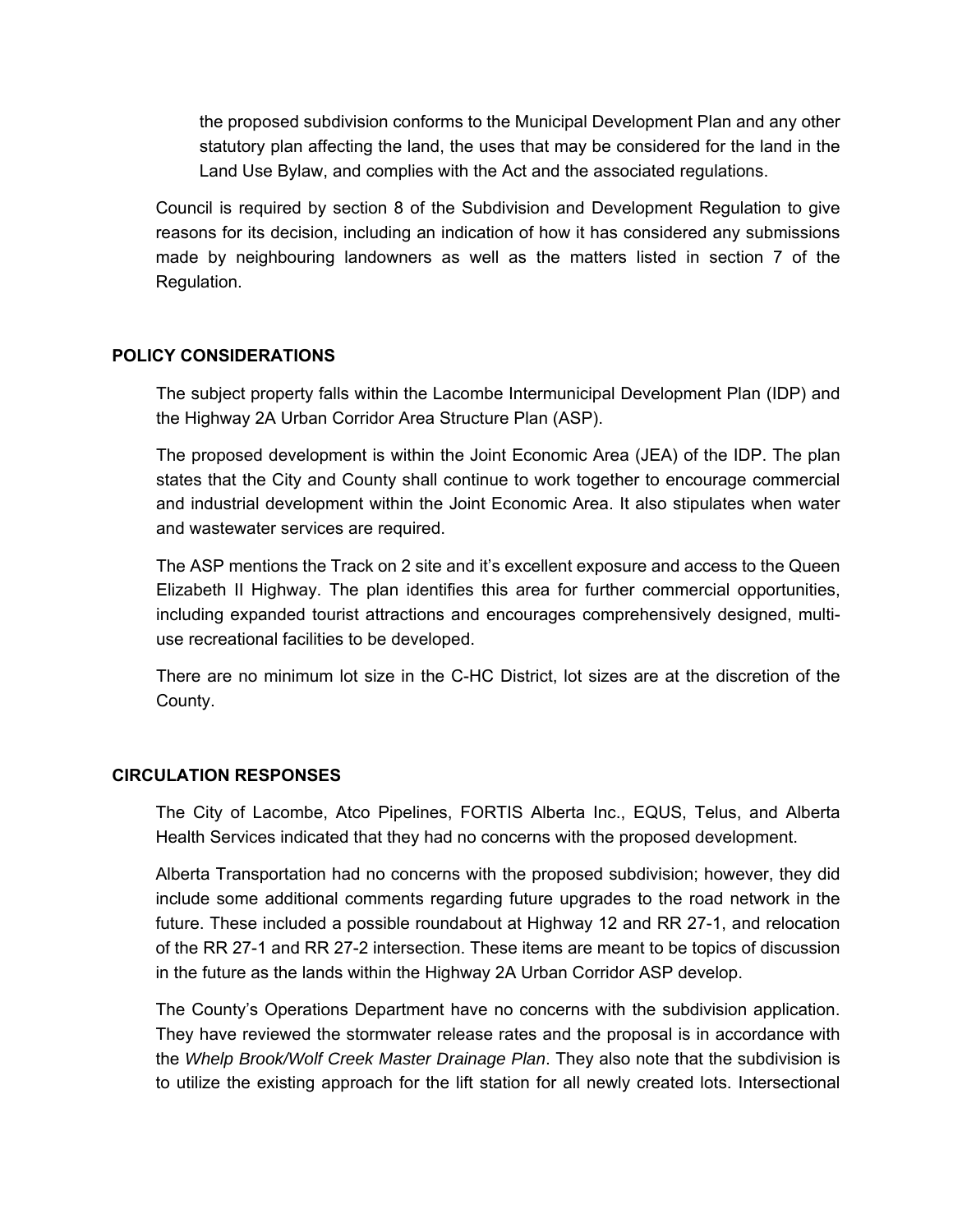improvements that are outlined in the Transportation Impact Assessment will be required at the development stage.

#### **ISSUE ANALYSIS**

The subject lands are identified in the ASP for Recreational / Commercial development which requires that various technical studies need to be carried out in support of the redesignation application to address traffic impacts, storm water management, the availability of groundwater, geotechnical considerations and the environmental impact and these studies must then inform the concept plan. The developer has provided an updated TIA for the proposed uses as well as a design for stormwater management. The remaining studies had previously been completed for the subject site during the original rezoning.

#### **Stormwater Management**

Richards Consulting & Associates Ltd. submitted a design for the proposed stormwater management facilities. The proposal includes a series of swales that are proposed to be dedicated as drainage easements between the lots. The main collector swale at the rear of the lots, directs stormwater to a collection pond which will be fully contained within a PUL. This pond has an outlet to the Whelp Brook. The maximum allowable release rate in the Wolf Creek and Whelp Brook Watersheds is 2 L/s/Ha. This is from the Master Drainage Plan, of which Lacombe County is a participant.

### **Transportation**

Scheffer Andrew Ltd. prepared a Transportation Impact Assessment (TIA) for the proposed subdivision. The proximity to Highway 12 and the QEII highway meant that Alberta Transportation was involved early on in the drafting of this study. As a result of the study no geometric upgrades were deemed to be required to the Highway 12 and Range Road 27-1 or Range Road 27-1 and Range Road 27-2 intersections to accommodate traffic volumes following the completion of the proposed resort expansion. Future Highway 12 and Range Road 27-1 intersection upgrade might be necessary by year 2041 based on surrounding growth, however it would be driven by background growth and development north of Highway 12 and should be completed based only on a comprehensive network assessment at the time. The access onto RR 27-1 is proposed as a stop-controlled intersection which will have sufficient excess capacity to handle a variety of peak events, or future traffic growth.

#### **Reserves**

The County's standard practice is to take 10% of the proposed parcel(s) to be dedicated as Municipal Reserve (MR) for parks, trails or in some cases to increase the amount of land adjacent to a lake or water body. The County also has the option to take the 10% MR as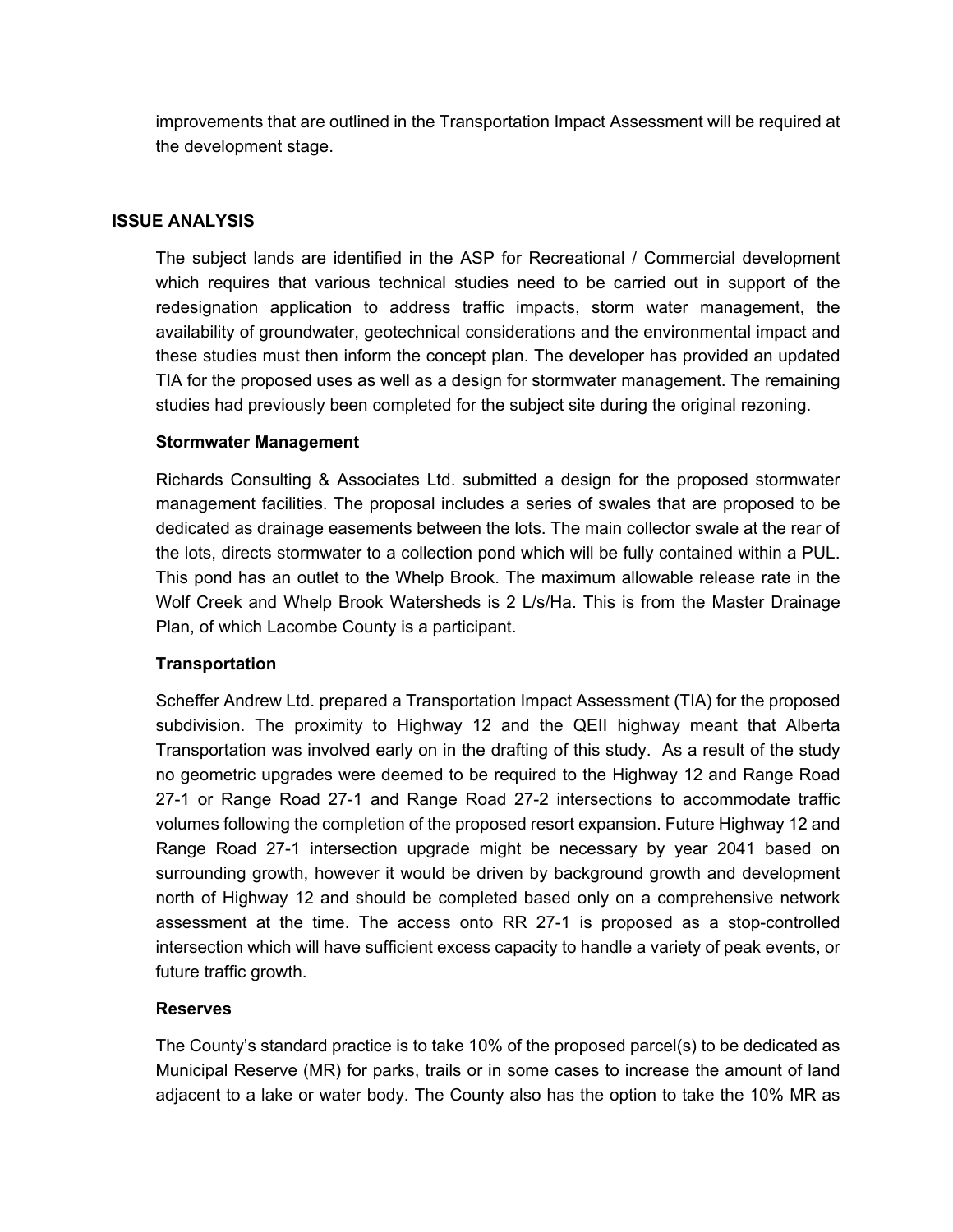cash-in-lieu which can be used to purchase land in an alternate location. The County has typically only taken cash-in-lieu in cases where the dedication of such lands is not practical due to its location, connection to other parcels (in the case of trails), or in areas where the provision of public access is not warranted. In this case, staff are recommending a cash-inlieu payment for the MR due to public safety concerns related to horse racing activities on site. In addition, the site is landlocked with Federal research lands surrounding it. This means that future trail connections would not be possible in this location.

#### **STAFF RECOMMENDATION**

In consideration of the technical documents already provided as part of the original redesignation and updates considering this subdivision application, conformance with the regulations and plans applicable to the subdivision area, and the required development agreement, staff recommend that the application be APPROVED, subject to the following conditions:

- 1. parcels to be subdivided as generally shown on schedule 'A'
- 2. access into the newly created lots to be from the existing approach for the lift station
- 3. access easements are to be registered on each title to ensure legal and physical access is provided from the above noted single access point
- 4. a Public Utility Lot (PUL) is to be dedicated as generally shown on Schedule 'A' and must include the drainage swale and stormwater management pond
- 5. developer to enter into a development agreement respecting municipal improvements for the development prior to final subdivision approval
- 6. all requirements outlined in the development agreement to be adhered to prior to the final subdivision approval
- 7. the developer, at no expense to the County, shall grant to the appropriate utility companies easements or grants of right of way as are necessary for utility servicing purposes, and shall register or cause to be registered such easements or grants of rights of way for the Subdivision Area or any part thereof concurrently with the registration of the plan of subdivision.
- 8. municipal reserve to be provided by a cash-in-lieu payment calculated by multiplying per acre value of the existing titled area by 10% of the acreage being subdivided. In accordance with the requirements of section 667(1) of Municipal Government Act, the County's Assessor has estimated the current market value of the land to be \$8,800 per acre. A cash-in-lieu payment shall be paid to the County prior to the final approval of the subdivision